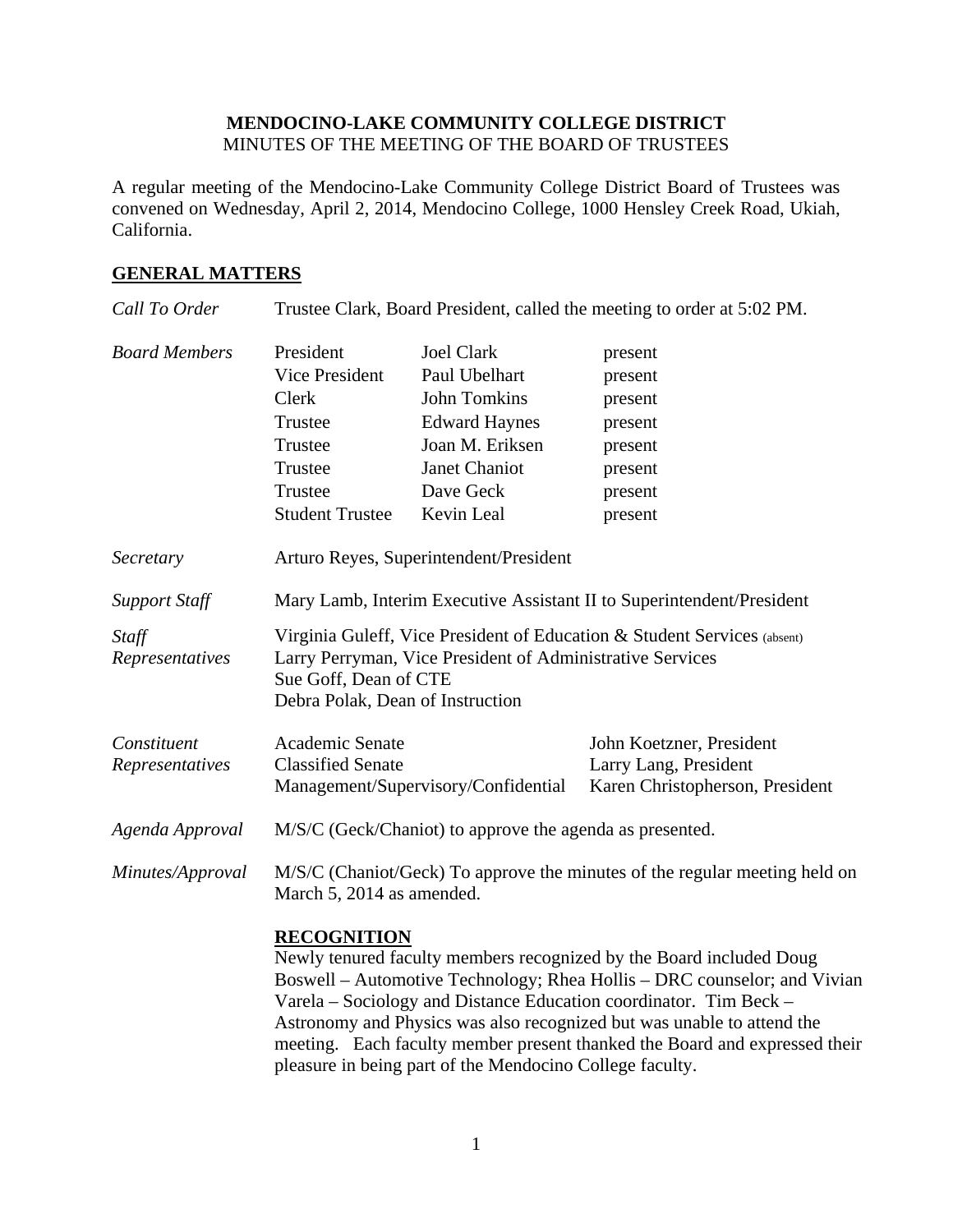*Public Comments* Leslie Saxon-West introduced Andrew Corpuz, one of our former dance students, who is helping to promote the Mendocino College Spring Dance Festival which will be held in May and will include many different areas of dance. She also introduced Paloma Patterson, another former student, who spoke about the Mendocino County Alliance for Arts Education which promotes education in the Arts for all students.

# **PRESIDENT'S REPORT**

A written report was submitted by Superintendent/President Reyes. The following was offered in addition:

- Process of selecting Men's Soccer Coach has been completed. Shane Huff who is currently the Women's Soccer Coach will be named as the Men's Soccer Coach.
- Received notification from the Bureau of Land Management that they would like to meet with us regarding Point Arena.
- Working with Classified Staff to move forward with a local reclassification process which will result in a temporary agreement to meet the college and staff needs.
- Met with representatives from the Dharma Realm Buddhist University. Learned about the importance of their institution worldwide and the possibility for partnerships in the future with regard to International students from Taiwan and mainland China. There are many opportunities in this area which we will be exploring and bringing to the Board soon.

### **CONSENT AGENDA**

M/S/C (Geck/Tompkins) RESOLVED, That the Mendocino-Lake Community College District Board of Trustees does hereby approve the Consent Agenda as presented. The matter passed 8-0.

Items with an asterisk \* were approved by one motion as the Consent Agenda.

### **Personnel**

| $Employment -$<br>Short-Term<br><b>Employees</b> | *RESOLVED, That the Mendocino-Lake Community College District Board of<br>Trustees does hereby ratify the Short-Term Employees as submitted and<br>presented at the meeting. |
|--------------------------------------------------|------------------------------------------------------------------------------------------------------------------------------------------------------------------------------|
| $Employment -$<br>Part-Time Faculty              | *RESOLVED, That the Mendocino-Lake Community College District Board of<br>Trustees does hereby employ Part-time faculty for the Spring 2014 semester as<br>submitted.        |
| <i>Resignations</i> /<br><b>Retirements</b>      | *RESOLVED, That the Mendocino-Lake Community College District Board of<br>Trustees does hereby ratify the resignation of Carolyn Pryor effective April 30,<br>2014.          |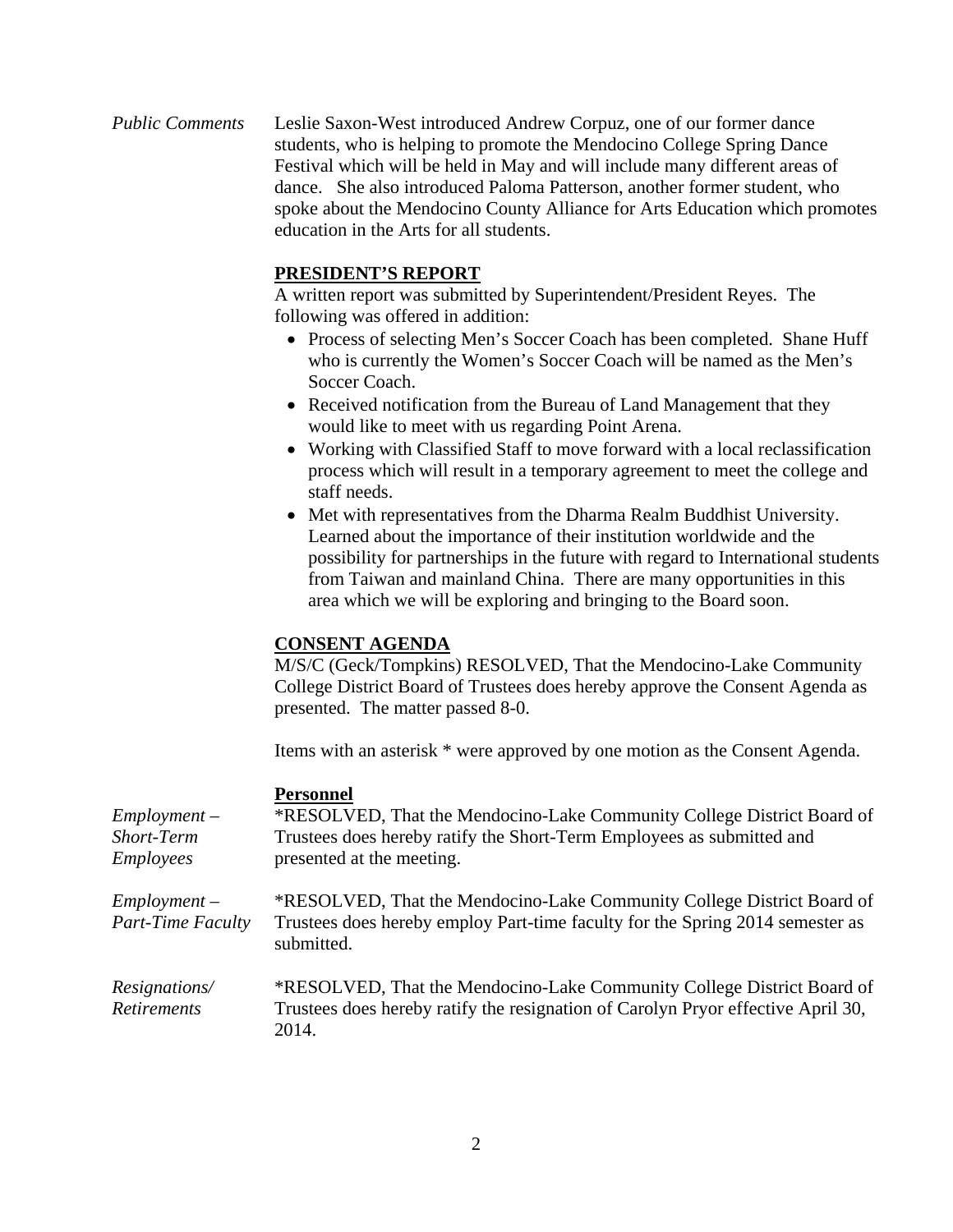| Employment -<br>Classified                                                                                         | *RESOLVED, That the Mendocino-Lake Community College District Board of<br>Trustees does hereby employ Stephen King as a Security/Utility Worker 12<br>months/year, 40 hours/week effective April 3, 2014.                                                                                                                                                    |  |
|--------------------------------------------------------------------------------------------------------------------|--------------------------------------------------------------------------------------------------------------------------------------------------------------------------------------------------------------------------------------------------------------------------------------------------------------------------------------------------------------|--|
| $Employment -$<br>Classified<br>Administrator                                                                      | *RESOLVED, That the Mendocino-Lake Community College District Board of<br>Trustees does hereby approve a Classified Administrator Contract for John<br>Pegan, Director of Human Resources, April 3, 2014 - April 2, 2015.                                                                                                                                    |  |
| $Employment -$<br><b>Grant Project</b><br>Director                                                                 | *RESOLVED, That the Mendocino-Lake Community College District Board of<br>Trustees does hereby employ Orion Walker as a Proposition 39 Grant Project<br>Director, March 10, 2014 – March 31, 2015.                                                                                                                                                           |  |
| Mendocino-Lake<br>Community<br>College Classified<br><b>Bargaining Unit</b><br>(MLCCCBU) Side<br>letters           | *RESOLVED, That the Mendocino-Lake Community College District Board of<br>Trustees does hereby ratify the side letters of March 5, 2014 and March 27, 2014<br>between the Mendocino-Lake Community College District and the Mendocino-<br>Lake Community College Classified Bargaining Unit/SEIU-Local 1021.                                                 |  |
| Mendocino<br>College<br>Federation of<br>Teachers 2014-15<br>Reopeners                                             | *RESOLVED, That the Mendocino-Lake Community College District Board of<br>Trustees does hereby receive the initial 2014-15 collective bargaining proposal<br>from the Mendocino College Federation of Teachers and directs the<br>Superintendent/President to receive public comments on this proposal prior to<br>the May Board meeting.                    |  |
| Mendocino-Lake<br>Community<br>College Classified<br><b>Bargaining Unit</b><br>(MLCCCBU)<br>2014-2015<br>Reopeners | *RESOLVED, That the Mendocino-Lake Community College District Board of<br>Trustees does hereby receive the initial 2014-15 collective bargaining proposal<br>from the Mendocino-Lake Community College Classified Bargaining Unit and<br>directs the Superintendent/President to receive public comments on this proposal<br>prior to the May Board meeting. |  |
| Fiscal Report as of<br>February 28, 2014                                                                           | <b>Other Items</b><br>*RESOLVED, That the Mendocino-Lake Community College District Board of<br>Trustees does hereby accept the fiscal report as submitted.                                                                                                                                                                                                  |  |
| Donation of<br>Automobile                                                                                          | *RESOLVED, That the Mendocino-Lake Community College District Board of<br>Trustees does accept with appreciation the donation of a 1994 Ford Explorer<br>from Noma VanHousen. A note of thanks will be sent to Norma VanHousen.                                                                                                                              |  |
| Award of Contract<br>- Design-Build<br>Services for HVAC<br><b>Upgrades &amp; Gym</b><br><b>Lighting Retrofit</b>  | *RESOLVED, That the Mendocino-Lake Community College District Board of<br>Trustees does hereby approve the scope of services and bids as presented at the<br>meeting in the amount of \$102,903.                                                                                                                                                             |  |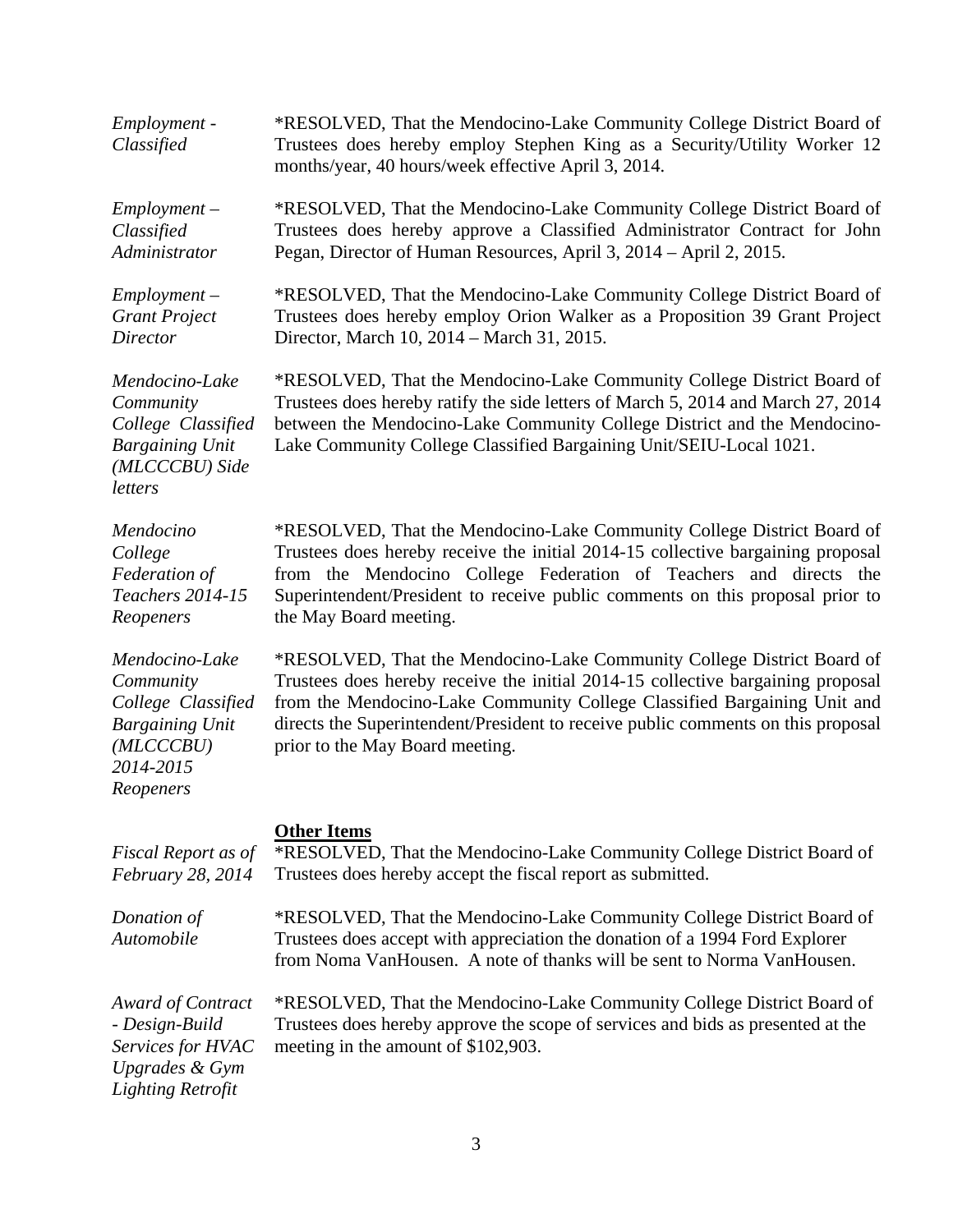| Extension of<br>Management and<br>Operation of the<br>Mendocino<br>College Bookstore | *RESOLVED, That the Mendocino-Lake Community College District Board of<br>Trustees does hereby extend the agreement for the management and operation of<br>the Mendocino College Bookstore to Nebraska Book Company, Inc., dba Neebo,<br>effective April 1, 2014 through March 31, 2017.                                                                                                                                                                                                                                                        |  |
|--------------------------------------------------------------------------------------|-------------------------------------------------------------------------------------------------------------------------------------------------------------------------------------------------------------------------------------------------------------------------------------------------------------------------------------------------------------------------------------------------------------------------------------------------------------------------------------------------------------------------------------------------|--|
| Contracts and<br>$A$ greements –<br>Quarterly<br>Ratification                        | *RESOLVED, That the Mendocino-Lake Community College District Board of<br>Trustees does hereby ratify the contracts and agreements as amended.                                                                                                                                                                                                                                                                                                                                                                                                  |  |
| 2013-2014 April<br><b>Revised Budgets</b>                                            | <b>ACTION ITEMS</b><br>Vice President Perryman reviewed the Revised Budgets where he addressed<br>questions regarding the some of the changes versus the adopted budget.                                                                                                                                                                                                                                                                                                                                                                        |  |
|                                                                                      | Since this is stability year, the District will receive funding for its enrollment<br>base of 3,043 FTES for 2013/14. The college will need to report 3,043 FTES in<br>2014/15 in order to avoid a loss of revenue, but with enrollments on the decline,<br>maintaining that level will be a challenge.                                                                                                                                                                                                                                         |  |
|                                                                                      | Our energy savings did not materialize as there was an issue with the monitoring<br>equipment in the solar field. With that in mind, we did not receive the savings<br>during the time the equipment was malfunctioning. The issue has now been<br>corrected and we are working with Sun Power and PG&E to receive our rebates<br>for the period of time the reporting was not occurring. We have the information<br>and will either receive a rebate for this period of time or our rebate period will<br>continue for an additional 5 months. |  |
|                                                                                      | The revised budget reflects the additional transfer in of \$175,000 from the<br>Health Benefits Fund as a result of health benefit claims coming in under budget<br>for the third consecutive year. The approved budget assumed \$1,700 per month<br>per plan participant, but claims to date have averaged \$1,520 per month.                                                                                                                                                                                                                  |  |
|                                                                                      | M/S/C (Geck/Tomkins) RESOLVED, That the Mendocino-Lake Community<br>College District Board of Trustees does hereby adopt the proposed 2013/2014<br>April Revised Budgets as submitted and reflected on Attachments A through J.<br>The matter passed 8-0.                                                                                                                                                                                                                                                                                       |  |
| <b>2014 CCCT</b><br><b>Ballots</b>                                                   | A spreadsheet was used to tabulate the votes from each of the MLCCD Trustees<br>where they each indicated their own choice of candidates. Each trustee could<br>vote for as many as eight candidates. After discussing the results and reviewing<br>some of the choices and hearing Trustee Chaniot's insight as a member of the<br>CCCT Board, it was determined the Board would submit votes for the<br>candidates ranked 1-6 in the total number of votes received.                                                                          |  |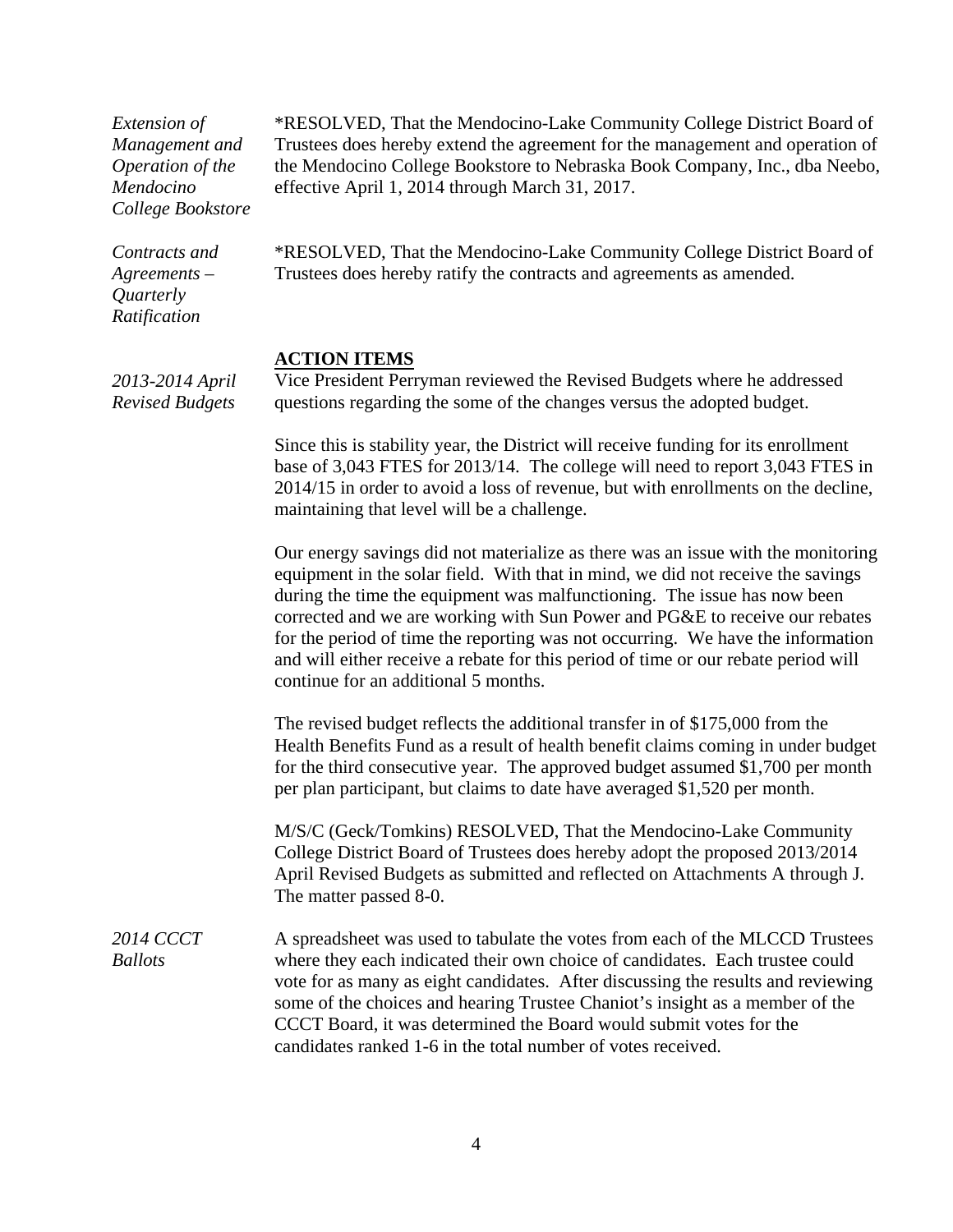| College District Board of Trustees does hereby nominate the following Trustees<br>for the CCCT Board: Paul Gomez, Pam Haynes, Brent Hastey, Laura Casas,<br>Stephan Castellanos, and Nancy C. Chadwick. The matter passed 8-0.                                                                                                                                              |  |  |
|-----------------------------------------------------------------------------------------------------------------------------------------------------------------------------------------------------------------------------------------------------------------------------------------------------------------------------------------------------------------------------|--|--|
| M/S/C (Chaniot/Eriksen) RESOLVED, That the Mendocino-Lake Community<br>College District Board of Trustees does hereby adopt Resolution 04-14-01 in<br>honor of Classified Professional's Week.                                                                                                                                                                              |  |  |
| Roll Call Vote - Trustees Tomkins, Geck, Clark, Ubelhart, Chaniot, Eriksen,<br>Ubelhart, Haynes, and advisory vote from Student Trustee Leal - yes                                                                                                                                                                                                                          |  |  |
|                                                                                                                                                                                                                                                                                                                                                                             |  |  |
| A written report was submitted by Virginia Guleff, Vice President of Education                                                                                                                                                                                                                                                                                              |  |  |
| There were several questions regarding the Accreditation visit. In Vice<br>President Guleff's absence, S/P responded to the questions:                                                                                                                                                                                                                                      |  |  |
| Once the report has been created, it will come to us first so we have<br>the opportunity to address any incorrect documentation. The final<br>report will not come out until July.                                                                                                                                                                                          |  |  |
| The Accreditation team will make recommendations to the                                                                                                                                                                                                                                                                                                                     |  |  |
| Commission and ACCJC will either accept them or not.                                                                                                                                                                                                                                                                                                                        |  |  |
| We are all concerned about what will be included in the report and                                                                                                                                                                                                                                                                                                          |  |  |
| What are the possible outcomes of the report? A recap of all the<br>outcomes will be brought to the next meeting.                                                                                                                                                                                                                                                           |  |  |
| In lieu of a written report by Larry Perryman, Vice President of Administrative<br>Services, S/P Reyes offered following update:                                                                                                                                                                                                                                            |  |  |
| Vice President Perryman has been out due to eye surgery and appreciates<br>him coming to the meeting to address the revised budget etc.                                                                                                                                                                                                                                     |  |  |
| A written report was submitted by Katie Fairbairn, Executive Director of the<br>Mendocino College Foundation, Inc. The following was offered in addition:<br>Buy your tickets for the Gala – they are selling quickly                                                                                                                                                       |  |  |
| Excited about sponsoring reception after graduation<br>Wine competition will be held in the Student Plaza which will bring a lot<br>of outside media and attention to college.                                                                                                                                                                                              |  |  |
| Monies have been donated for scholarships for students in the Agriculture                                                                                                                                                                                                                                                                                                   |  |  |
| No written reports were submitted. The following oral reports were given:<br>Academic Senate President Koetzner gave an update on the progress of<br>the Minimum Qualifications Policy 704. Legal representative Ginny<br>Riegel was on campus March 18 to work with the group. Group will be<br>meeting again April 3 to review the latest revisions. S/P Reyes stated the |  |  |
|                                                                                                                                                                                                                                                                                                                                                                             |  |  |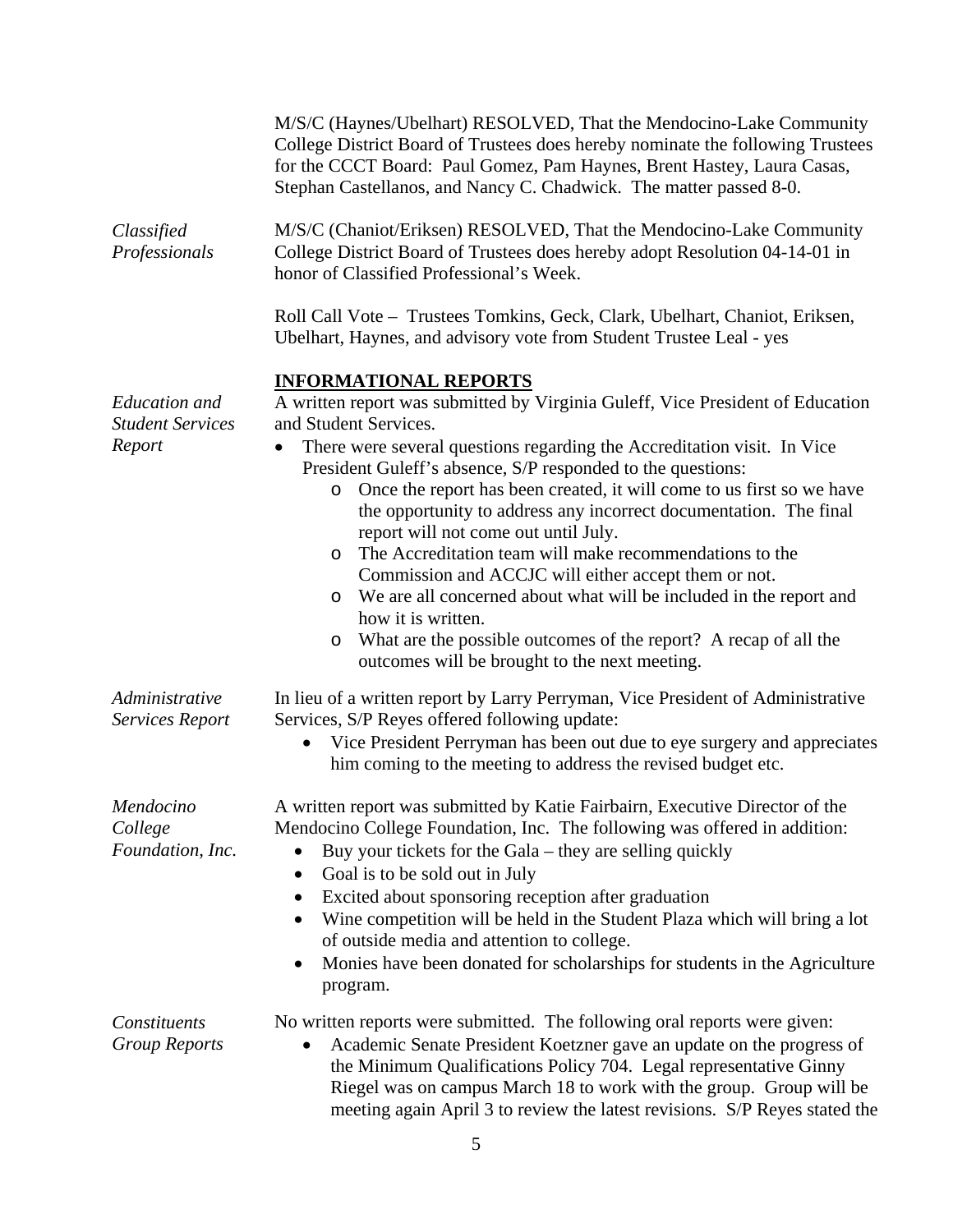|                                  | administration will help to facilitate any quick turn-around needed.<br>M/S/C President Christopherson announced there will be a retirement<br>celebration for Gwen Chapman, Larry Perryman, Cary Templeton,<br>Jacque Bradley, and Pat Thygesen on May 8th at 4:30p in the CVPA<br>lobby area. Invitations will be going out soon.<br>Classified President Lang mentioned working with José Millán has been<br>wonderful and he is looking forward to moving through the in-house<br>pilot process for reclassification.                                                                                                                                                                     |
|----------------------------------|-----------------------------------------------------------------------------------------------------------------------------------------------------------------------------------------------------------------------------------------------------------------------------------------------------------------------------------------------------------------------------------------------------------------------------------------------------------------------------------------------------------------------------------------------------------------------------------------------------------------------------------------------------------------------------------------------|
| <b>Health Benefits</b><br>Report | A written report was submitted as information.                                                                                                                                                                                                                                                                                                                                                                                                                                                                                                                                                                                                                                                |
| <b>Trustee Reports</b>           | <b>TRUSTEE COMMUNICATION</b><br>No written reports were submitted. The following oral reports were given:                                                                                                                                                                                                                                                                                                                                                                                                                                                                                                                                                                                     |
|                                  | Oral report by Trustee Tomkins: There was an interesting article in Chronicle<br>today regarding offering Bachelor's degrees at community colleges.                                                                                                                                                                                                                                                                                                                                                                                                                                                                                                                                           |
|                                  | Oral report by Trustee Chaniot:<br>Attended basketball awards banquet in Student Center. The next California<br>Community College Trustee meetings on will be on April 18 and 19, 2014 in<br>Sacramento. The meeting in May will be in Newport Beach at which time she<br>will become the $1st$ Vice President if all goes well.                                                                                                                                                                                                                                                                                                                                                              |
|                                  | Oral report by Trustee Eriksen:<br>Attended the Women's basketball awards banquet. Attended Congressman<br>Huffman's open house where she had the opportunity to speak with<br>Congressman Huffman during which time he talked about his tour of Mendocino<br>College and how wonderful it was.                                                                                                                                                                                                                                                                                                                                                                                               |
|                                  | Oral report by Trustee Ubelhart:<br>Attended the open house for the Nursing Department which was great as well as<br>the campus-wide ice cream social. Participated as a judge at a local Science Fair<br>which took place at Mendocino College. Was a great opportunity to promote the<br>College and speak with potential students of the college. Attended the Rotary<br>Club meeting at the North County Center which was attended by Katie<br>Fairbairn, Steve Hixenbaugh, and S/P Reyes as well. Many interesting questions<br>were asked and felt it was time well spent. There was an interesting article in<br>the Press Democrat about the value of online courses which he shared. |
|                                  | Oral report by Trustee Clark: Attended a fabulous Shakespeare play on campus<br>last weekend.                                                                                                                                                                                                                                                                                                                                                                                                                                                                                                                                                                                                 |
|                                  | Oral report by Student Trustee Leal:<br>Next meeting will be his last Board meeting. It has been a pleasure and he has<br>learned a lot about how the Administration works. Elections for his replacement<br>will take place after spring break.                                                                                                                                                                                                                                                                                                                                                                                                                                              |